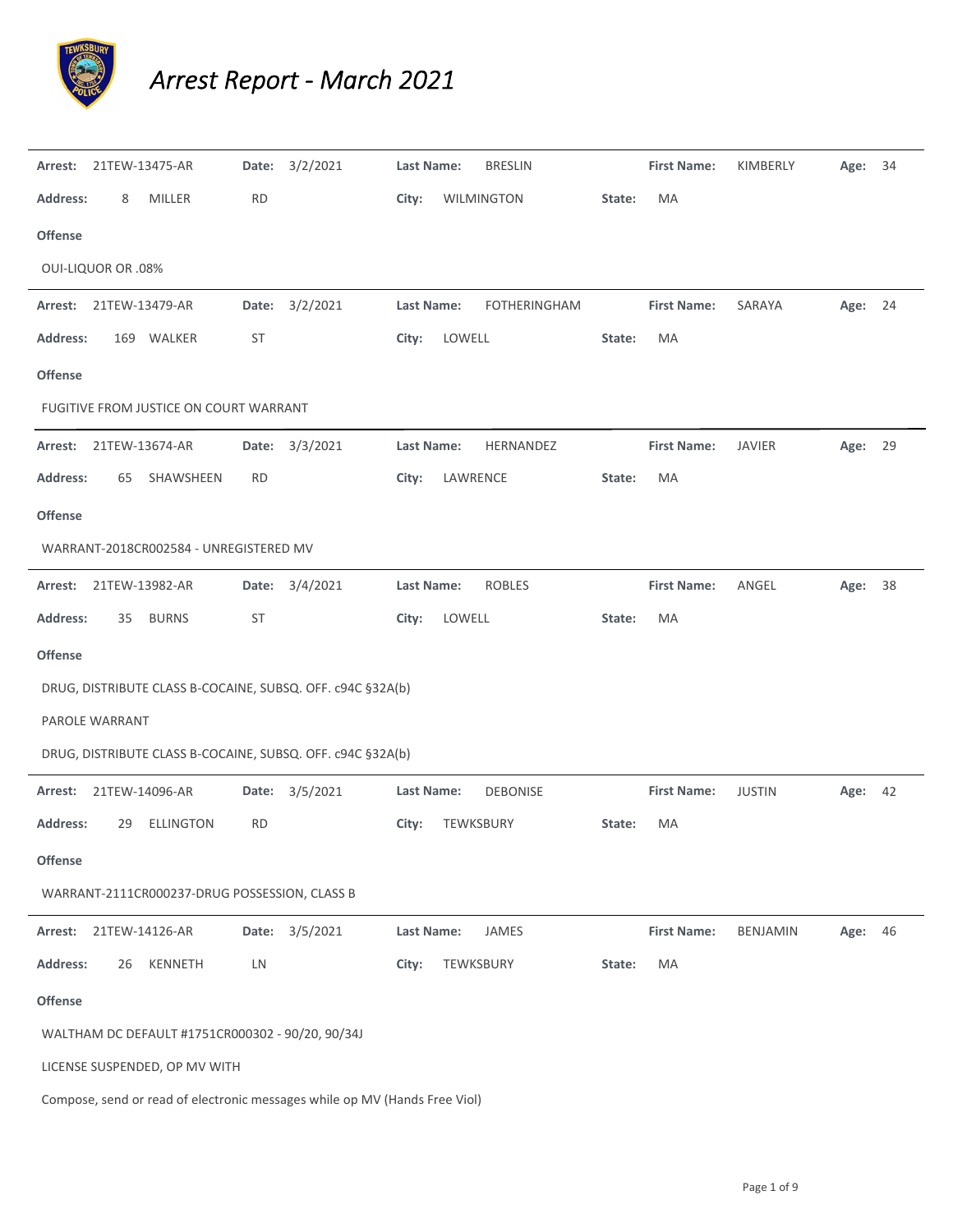| Arrest:           | 21TEW-14217-AR         |                                             | Date:     | 3/5/2021                                                      | <b>Last Name:</b> |           | CAPPELLO          |        | <b>First Name:</b> | WILLIAM       | Age:    | 62 |
|-------------------|------------------------|---------------------------------------------|-----------|---------------------------------------------------------------|-------------------|-----------|-------------------|--------|--------------------|---------------|---------|----|
| <b>Address:</b>   | 10                     | PEARL                                       | ST        |                                                               | City:             | TEWKSBURY |                   | State: | MA                 |               |         |    |
| Offense           |                        |                                             |           |                                                               |                   |           |                   |        |                    |               |         |    |
|                   |                        | LICENSE SUSPENDED, OP MV WITH, SUBSQ.OFF    |           |                                                               |                   |           |                   |        |                    |               |         |    |
|                   |                        | MARKED LANES VIOLATION                      |           |                                                               |                   |           |                   |        |                    |               |         |    |
|                   | STOP/YIELD, FAIL TO    |                                             |           |                                                               |                   |           |                   |        |                    |               |         |    |
|                   |                        | NEGLIGENT OPERATION OF MOTOR VEHICLE        |           |                                                               |                   |           |                   |        |                    |               |         |    |
|                   |                        | LICENSE SUSPENDED FOR OUI, OUI WHILE        |           |                                                               |                   |           |                   |        |                    |               |         |    |
|                   |                        | OUI--LIQUOR OR .08%, 5TH OFFENSE            |           |                                                               |                   |           |                   |        |                    |               |         |    |
|                   | STOP FOR POLICE, FAIL  |                                             |           |                                                               |                   |           |                   |        |                    |               |         |    |
| Arrest:           | 21TEW-14358-AR         |                                             | Date:     | 3/6/2021                                                      | Last Name:        |           | <b>SMITH</b>      |        | <b>First Name:</b> | <b>RICKEY</b> | Age:    | 54 |
| <b>Address:</b>   | 77                     | CROSBY                                      | <b>ST</b> |                                                               | City:             | LOWELL    |                   | State: | MA                 |               |         |    |
| <b>Offense</b>    |                        |                                             |           |                                                               |                   |           |                   |        |                    |               |         |    |
|                   |                        | SHOPLIFTING \$250+ BY ASPORTATION c266 §30A |           |                                                               |                   |           |                   |        |                    |               |         |    |
| Arrest:           | 21TEW-14405-AR         |                                             | Date:     | 3/6/2021                                                      | Last Name:        |           | <b>BARDASH</b>    |        | <b>First Name:</b> | ALEXANDER     | Age:    | 44 |
| <b>Address:</b>   |                        | 141 JOHN                                    | <b>ST</b> |                                                               | City:             | LOWELL    |                   | State: | MA                 |               |         |    |
| <b>Offense</b>    |                        |                                             |           |                                                               |                   |           |                   |        |                    |               |         |    |
|                   |                        |                                             |           | FENTANYL, TRAFFICKING IN MORE THAN 10 GRAMS c.94C, §32E(c1/2) |                   |           |                   |        |                    |               |         |    |
|                   |                        | DRUG, POSSESS TO DISTRIB CLASS E            |           |                                                               |                   |           |                   |        |                    |               |         |    |
| <b>OUI--DRUGS</b> |                        |                                             |           |                                                               |                   |           |                   |        |                    |               |         |    |
|                   | Arrest: 21TEW-14510-AR |                                             |           | Date: 3/7/2021                                                | Last Name:        |           | MACKEY            |        | <b>First Name:</b> | EMILY         | Age: 23 |    |
| Address:          |                        | 179 HOMELAND                                | DR        |                                                               | City:             | WHITMAN   |                   | State: | MA                 |               |         |    |
| <b>Offense</b>    |                        |                                             |           |                                                               |                   |           |                   |        |                    |               |         |    |
|                   |                        |                                             |           | WARRANT-1911CR005136-LOWELL DC-VANDALIZE PROPERTY             |                   |           |                   |        |                    |               |         |    |
|                   |                        | Arrest: 21TEW-14691-A-AR                    |           | Date: 3/8/2021                                                | Last Name:        |           | <b>CIANCIULLI</b> |        | <b>First Name:</b> | KIMBERLEE     | Age: 28 |    |
| <b>Address:</b>   |                        | 17 JERE                                     | <b>RD</b> |                                                               | City:             |           | WILMINGTON        | State: | MA                 |               |         |    |
| <b>Offense</b>    |                        |                                             |           |                                                               |                   |           |                   |        |                    |               |         |    |
|                   | LARCENY UNDER \$1200   |                                             |           |                                                               |                   |           |                   |        |                    |               |         |    |
|                   | Arrest: 21TEW-14691-AR |                                             |           | Date: 3/8/2021                                                | Last Name:        |           | EATON             |        | <b>First Name:</b> | CRAIG         | Age: 30 |    |
| <b>Address:</b>   |                        | 14 LA GRANGE                                |           |                                                               | City:             | LYNN      |                   | State: | MA                 |               |         |    |
| <b>Offense</b>    |                        |                                             |           |                                                               |                   |           |                   |        |                    |               |         |    |
|                   | LARCENY UNDER \$1200   |                                             |           |                                                               |                   |           |                   |        |                    |               |         |    |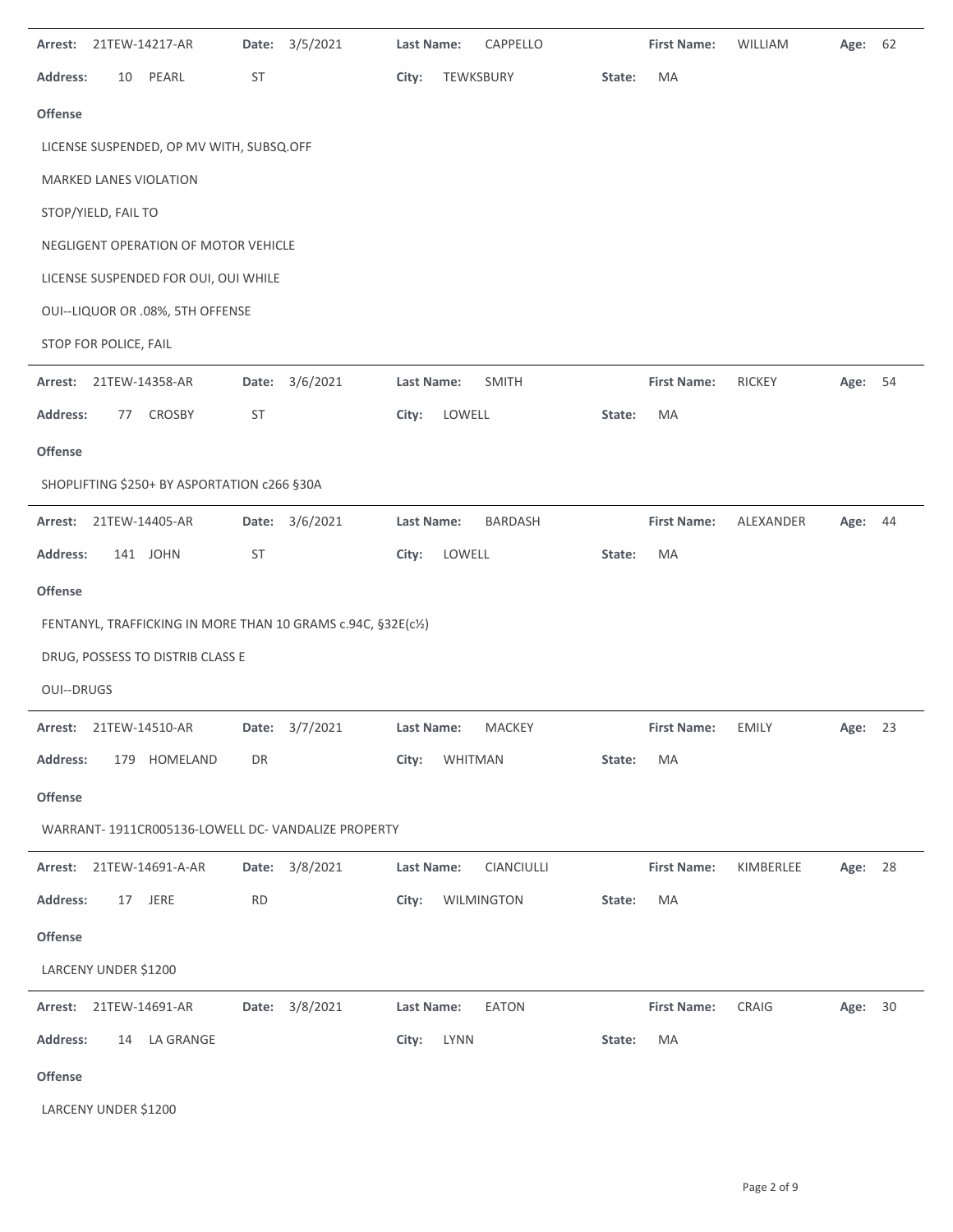| Arrest: 21TEW-14815-AR                                       | Date: 3/9/2021     | Last Name:<br><b>MURRAY</b>         |        | <b>First Name:</b> | KELLY         | Age: 53 |  |
|--------------------------------------------------------------|--------------------|-------------------------------------|--------|--------------------|---------------|---------|--|
| <b>Address:</b><br>460 EAST                                  | <b>ST</b>          | City:<br>TEWKSBURY                  | State: | MA                 |               |         |  |
| Offense                                                      |                    |                                     |        |                    |               |         |  |
| WARRANT- PROBATION-1753CR001742                              |                    |                                     |        |                    |               |         |  |
| Arrest: 21TEW-15055-AR                                       | Date: 3/10/2021    | Last Name:<br><b>COLLINS</b>        |        | <b>First Name:</b> | <b>GINA</b>   | Age: 48 |  |
| <b>Address:</b><br><b>JUNIPER</b><br>89                      | LN                 | TEWKSBURY<br>City:                  | State: | MA                 |               |         |  |
| <b>Offense</b>                                               |                    |                                     |        |                    |               |         |  |
|                                                              |                    |                                     |        |                    |               |         |  |
| 21TEW-15132-AR<br>Arrest:                                    | Date: 3/10/2021    | Last Name:<br>LUCEY                 |        | <b>First Name:</b> | <b>ROBERT</b> | Age: 33 |  |
| <b>Address:</b><br>WILDCREST<br>86                           | AVE                | <b>BILLERICA</b><br>City:           | State: | MA                 |               |         |  |
| Offense                                                      |                    |                                     |        |                    |               |         |  |
| DRUG, DISTRIBUTE CLASS E                                     |                    |                                     |        |                    |               |         |  |
| Arrest: 21TEW-15403-AR                                       | Date: 3/12/2021    | Last Name:<br><b>ROUSE</b>          |        | <b>First Name:</b> | LANCE         | Age: 46 |  |
| <b>Address:</b><br>W ELM<br>33                               | <b>ST</b>          | City:<br><b>BROCKTON</b>            | State: | MA                 |               |         |  |
| <b>Offense</b>                                               |                    |                                     |        |                    |               |         |  |
| WARRANT-2033CR004296 - SHOPLIFTING                           |                    |                                     |        |                    |               |         |  |
| DRUG, POSSESS CLASS E                                        |                    |                                     |        |                    |               |         |  |
| 21TEW-15565-AR<br>Arrest:                                    | 3/12/2021<br>Date: | Last Name:<br>ZUMBA PICHAZACA       |        | <b>First Name:</b> | <b>WALTER</b> | Age: 23 |  |
| <b>Address:</b><br>165 ANDOVER                               | <b>ST</b>          | City:<br>LOWELL                     | State: | MA                 |               |         |  |
| <b>Offense</b>                                               |                    |                                     |        |                    |               |         |  |
| UNLICENSED OPERATION OF MV                                   |                    |                                     |        |                    |               |         |  |
| LIGHTS VIOLATION, MV                                         |                    |                                     |        |                    |               |         |  |
| Arrest: 21TEW-15660-AR                                       | Date: 3/13/2021    | <b>Last Name:</b><br><b>KITCHEN</b> |        | <b>First Name:</b> | <b>JOSEPH</b> | Age: 38 |  |
| <b>Address:</b><br>ARLINGTON<br>21                           | <b>ST</b>          | City:<br>DRACUT                     | State: | MA                 |               |         |  |
| Offense                                                      |                    |                                     |        |                    |               |         |  |
| TAMPERING OR DESTRUCTION OF EVIDENCE                         |                    |                                     |        |                    |               |         |  |
| DRUG, POSSESS CLASS E                                        |                    |                                     |        |                    |               |         |  |
| WARRANT-2111CR000684 - LOWELL DC - HOME INVASION             |                    |                                     |        |                    |               |         |  |
| 21TEW-15690-AR<br>Arrest:                                    | Date: 3/13/2021    | Last Name:<br>LAMBERT               |        | <b>First Name:</b> | JULIE         | Age: 26 |  |
| <b>Address:</b><br>WENTWORTH<br>87                           | DR                 | <b>BEDFORD</b><br>City:             | State: | <b>NH</b>          |               |         |  |
| Offense                                                      |                    |                                     |        |                    |               |         |  |
| FUGITIVE FROM JUSTICE ON COURT WARRANT; ROCKINGHAM CO., NH   |                    |                                     |        |                    |               |         |  |
| FUGITIVE FROM JUSTICE ON COURT WARRANT; HILLSBOROUGH CO., NH |                    |                                     |        |                    |               |         |  |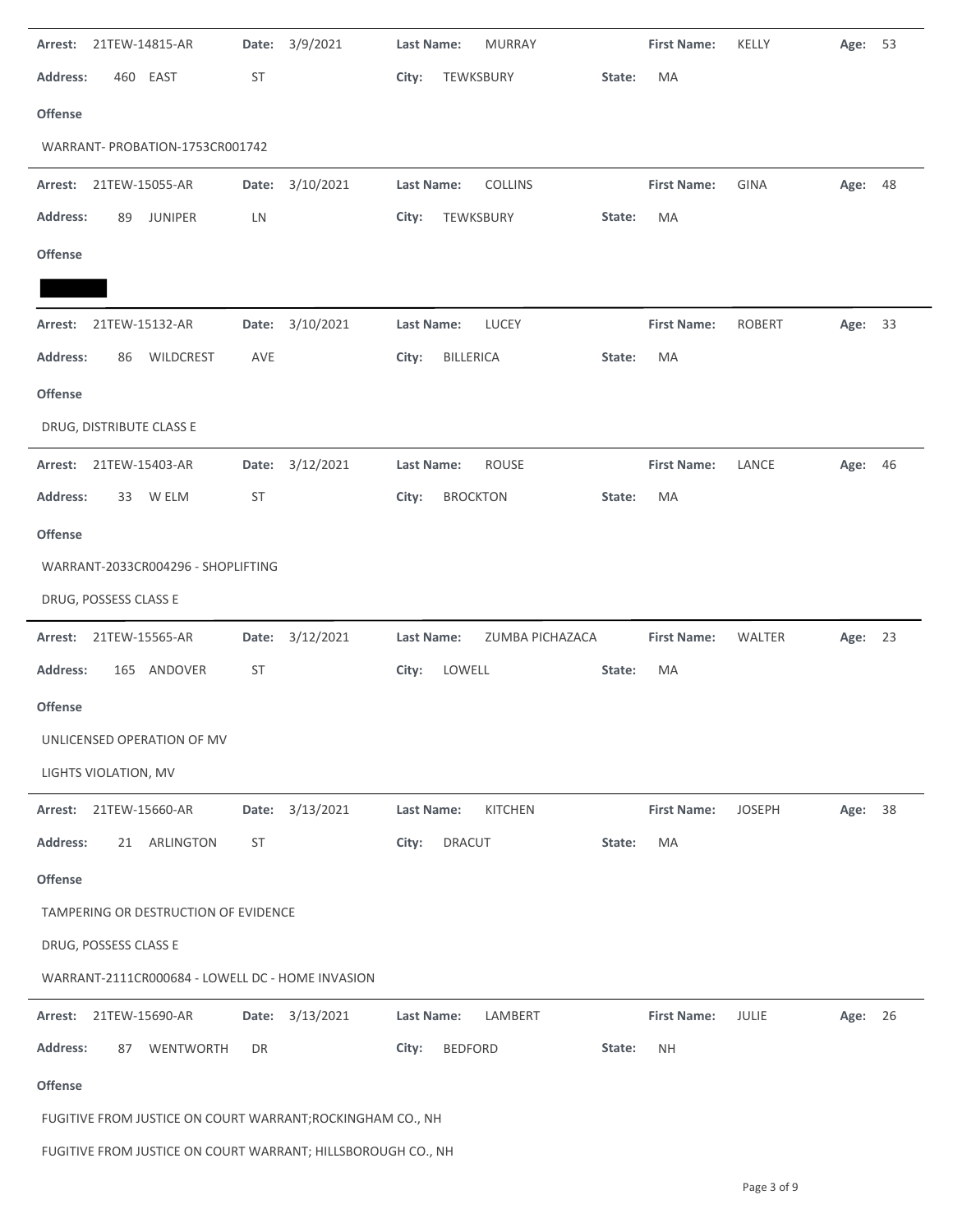| Arrest:                 | 21TEW-15850-AR                                             | Date:     | 3/14/2021       | Last Name: | PICARDI           |        | <b>First Name:</b> | <b>MICHAEL</b> | Age:    | 33 |
|-------------------------|------------------------------------------------------------|-----------|-----------------|------------|-------------------|--------|--------------------|----------------|---------|----|
| <b>Address:</b>         | 31 MERRILL                                                 | <b>ST</b> |                 | City:      | LOWELL            | State: | MA                 |                |         |    |
| <b>Offense</b>          |                                                            |           |                 |            |                   |        |                    |                |         |    |
|                         |                                                            |           |                 |            |                   |        |                    |                |         |    |
|                         | FIREARM, LARCENY OF                                        |           |                 |            |                   |        |                    |                |         |    |
|                         | FIREARM, CARRY WITHOUT LICENSE LOADED c269 s.10(n)         |           |                 |            |                   |        |                    |                |         |    |
| Arrest:                 | 21TEW-15885-AR                                             | Date:     | 3/14/2021       | Last Name: | <b>NUTTER</b>     |        | <b>First Name:</b> | <b>BRIAN</b>   | Age:    | 39 |
| <b>Address:</b>         | 171 WALKER                                                 | <b>ST</b> |                 | City:      | LOWELL            | State: | MA                 |                |         |    |
| <b>Offense</b>          |                                                            |           |                 |            |                   |        |                    |                |         |    |
|                         | WARRANT 2111CR000345 DEFAULT DRUG POSSESS CLASS A          |           |                 |            |                   |        |                    |                |         |    |
|                         | WARRANT 2011CR003875 DEFAULT DRUG POSSESS TO DIST. CLASS A |           |                 |            |                   |        |                    |                |         |    |
| Arrest:                 | 21TEW-16092-AR                                             | Date:     | 3/15/2021       | Last Name: | <b>MURPHY</b>     |        | <b>First Name:</b> | <b>THOMAS</b>  | Age:    | 36 |
| <b>Address:</b>         | <b>WINTER</b><br>19                                        | <b>ST</b> |                 | City:      | LAWRENCE          | State: | MA                 |                |         |    |
| <b>Offense</b>          |                                                            |           |                 |            |                   |        |                    |                |         |    |
|                         | SHOPLIFTING BY ASPORTATION                                 |           |                 |            |                   |        |                    |                |         |    |
|                         | DRUG, POSSESS CLASS B; COCAINE                             |           |                 |            |                   |        |                    |                |         |    |
| Arrest:                 | 21TEW-16129-AR                                             | Date:     | 3/16/2021       | Last Name: | <b>HOFFMAN</b>    |        | <b>First Name:</b> | CORY           | Age: 37 |    |
| <b>Address:</b>         | <b>ROSS</b><br>25                                          | DR        |                 | City:      | LONDONDERRY       | State: | <b>NH</b>          |                |         |    |
| <b>Offense</b>          |                                                            |           |                 |            |                   |        |                    |                |         |    |
|                         | LICENSE SUSPENDED, OP MV WITH                              |           |                 |            |                   |        |                    |                |         |    |
|                         | SPEEDING IN VIOL SPECIAL REGULATION                        |           |                 |            |                   |        |                    |                |         |    |
|                         | Arrest: 21TEW-16195-AR                                     |           | Date: 3/16/2021 | Last Name: | LAMBERT           |        | <b>First Name:</b> | JAMES          | Age: 49 |    |
| Address:                | 25<br>BEACONSFIELD                                         | ST        |                 | City:      | LAWRENCE          | State: | MA                 |                |         |    |
| Offense                 |                                                            |           |                 |            |                   |        |                    |                |         |    |
|                         | WARRANT DCT# 2111CR000718 LOWELL A&B                       |           |                 |            |                   |        |                    |                |         |    |
|                         | Arrest: 21TEW-16227-AR                                     |           | Date: 3/16/2021 | Last Name: | <b>GARCIA</b>     |        | <b>First Name:</b> | <b>JOSHUA</b>  | Age: 30 |    |
| <b>Address:</b>         | 138 HIGH                                                   | ST        |                 | City:      | HAVERHILL         | State: | MA                 |                |         |    |
| Offense                 |                                                            |           |                 |            |                   |        |                    |                |         |    |
| <b>COURTESY BOOKING</b> |                                                            |           |                 |            |                   |        |                    |                |         |    |
|                         | Arrest: 21TEW-16500-AR                                     |           | Date: 3/17/2021 | Last Name: | <b>GRIKSCHEIT</b> |        | <b>First Name:</b> | KYLE           | Age: 24 |    |
| <b>Address:</b>         | 116 MYSTIC                                                 | <b>ST</b> |                 | City:      | MANCHESTER        | State: | <b>NH</b>          |                |         |    |
| Offense                 |                                                            |           |                 |            |                   |        |                    |                |         |    |

E. HAMPSHIRE DC STRAIGHT #1798CR000035 ‐ 266/120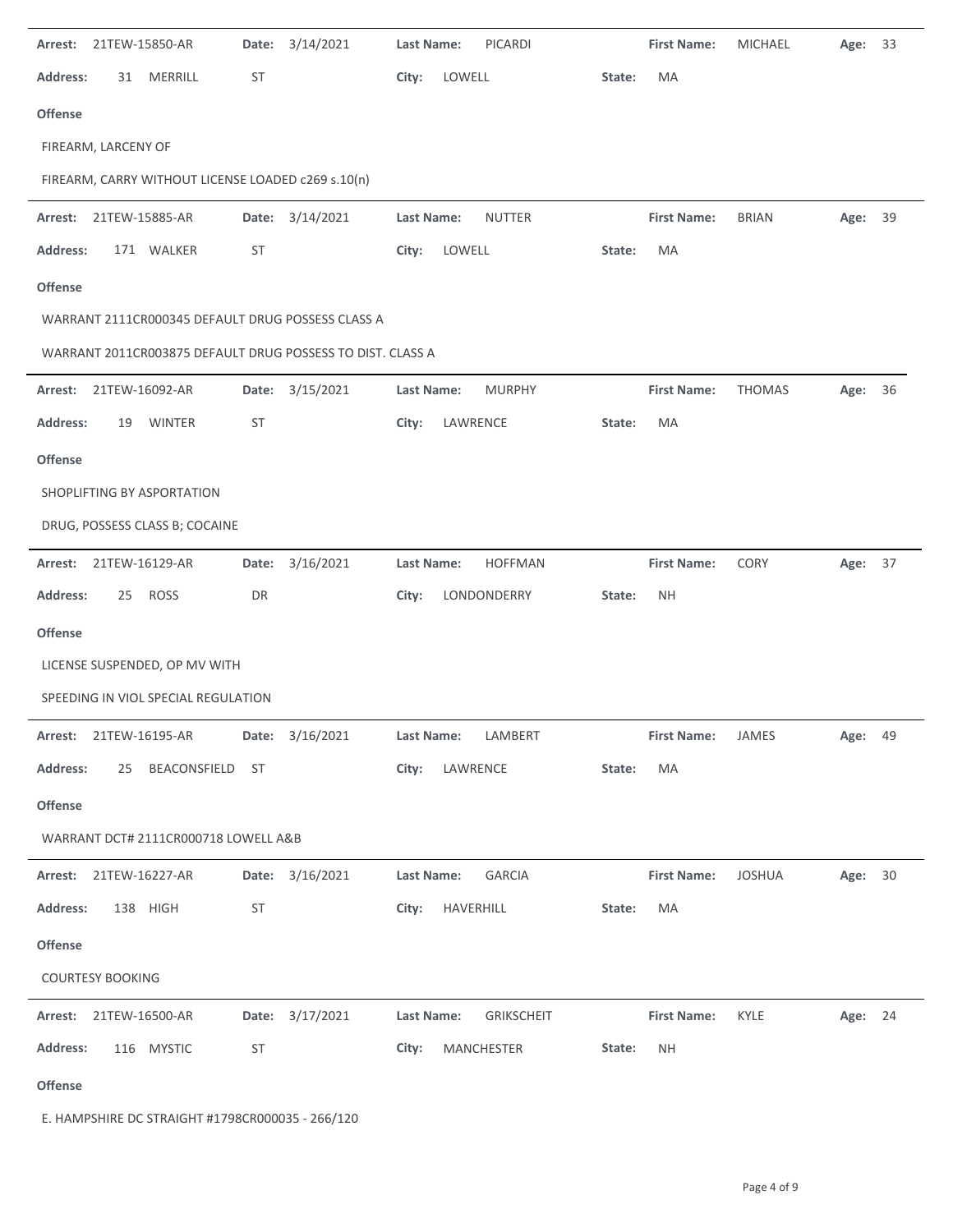| Arrest:         | 21TEW-16548-AR         |                                                 |           | Date: 3/17/2021                                                             | <b>Last Name:</b> |               | RODRIGUEZ       |        | <b>First Name:</b> | <b>DARWIN</b> | Age:    | 21 |
|-----------------|------------------------|-------------------------------------------------|-----------|-----------------------------------------------------------------------------|-------------------|---------------|-----------------|--------|--------------------|---------------|---------|----|
| <b>Address:</b> |                        | 124 BEACON                                      | AVE       |                                                                             | City:             | LAWRENCE      |                 | State: | MA                 |               |         |    |
| <b>Offense</b>  |                        |                                                 |           |                                                                             |                   |               |                 |        |                    |               |         |    |
|                 |                        | DRUG, POSSESS TO DISTRIB CLASS B                |           |                                                                             |                   |               |                 |        |                    |               |         |    |
|                 |                        | LICENSE SUSPENDED, OP MV WITH                   |           |                                                                             |                   |               |                 |        |                    |               |         |    |
| Arrest:         | 21TEW-16623-AR         |                                                 |           | Date: 3/18/2021                                                             | Last Name:        |               | HAUGHT          |        | <b>First Name:</b> | <b>KAREN</b>  | Age: 50 |    |
| <b>Address:</b> |                        | 28 GEORGE BROWN ST                              |           |                                                                             | City:             | BILLERICA     |                 | State: | MA                 |               |         |    |
| <b>Offense</b>  |                        |                                                 |           |                                                                             |                   |               |                 |        |                    |               |         |    |
|                 |                        | NEGLIGENT OPERATION OF MOTOR VEHICLE            |           |                                                                             |                   |               |                 |        |                    |               |         |    |
|                 |                        | WARRANT-2011CR000283-SHOPLIFTING                |           |                                                                             |                   |               |                 |        |                    |               |         |    |
|                 |                        | WITNESS, INTIMIDATE (MISLEADING POLICE OFFICER) |           |                                                                             |                   |               |                 |        |                    |               |         |    |
|                 |                        | LICENSE REVOKED AS HTO, OPERATE MV WITH         |           |                                                                             |                   |               |                 |        |                    |               |         |    |
|                 | INSPECTION/STICKER, NO |                                                 |           |                                                                             |                   |               |                 |        |                    |               |         |    |
|                 | MARKED LANES VIOLATION |                                                 |           |                                                                             |                   |               |                 |        |                    |               |         |    |
|                 |                        | LEAVE SCENE OF PROPERTY DAMAGE                  |           |                                                                             |                   |               |                 |        |                    |               |         |    |
| Arrest:         | 21TEW-16642-AR         |                                                 |           | Date: 3/18/2021                                                             | Last Name:        |               | <b>MARQUES</b>  |        | <b>First Name:</b> | CRISTIANO     | Age: 47 |    |
| <b>Address:</b> |                        | 1075 ANDOVER                                    | <b>ST</b> |                                                                             | City:             | TEWKSBURY     |                 | State: | MA                 |               |         |    |
| <b>Offense</b>  |                        |                                                 |           |                                                                             |                   |               |                 |        |                    |               |         |    |
|                 |                        | LOWELL DC STRAIGHT #2011CR003139 - 90/23        |           |                                                                             |                   |               |                 |        |                    |               |         |    |
| Arrest:         | 21TEW-16879-AR         |                                                 |           | Date: 3/19/2021                                                             | Last Name:        |               | <b>MATTHEWS</b> |        | <b>First Name:</b> | ADAM          | Age: 47 |    |
| Address:        |                        | 19 WINTER                                       | ST        |                                                                             | City: LAWRENCE    |               |                 | State: | MA                 |               |         |    |
| Offense         |                        |                                                 |           |                                                                             |                   |               |                 |        |                    |               |         |    |
|                 |                        |                                                 |           | WARRANT-LAWRENCE DISTRICT 1618CR005512 (UNLICENSE/POSS CL B/EQUIP VIOLATION |                   |               |                 |        |                    |               |         |    |
| Arrest:         | 21TEW-16885-AR         |                                                 |           | Date: 3/19/2021                                                             | <b>Last Name:</b> |               | <b>STREEPER</b> |        | <b>First Name:</b> | DARRYL        | Age: 32 |    |
| <b>Address:</b> | 98                     | 4TH                                             | ST        |                                                                             | City:             | <b>MEXICO</b> |                 | State: | ME                 |               |         |    |
| Offense         |                        |                                                 |           |                                                                             |                   |               |                 |        |                    |               |         |    |
|                 |                        | FUGITIVE FROM JUSTICE ON COURT WARRANT          |           |                                                                             |                   |               |                 |        |                    |               |         |    |
|                 | FALSE/SILENT 911 CALL  |                                                 |           |                                                                             |                   |               |                 |        |                    |               |         |    |
| Arrest:         | 21TEW-16891-AR         |                                                 |           | Date: 3/19/2021                                                             | <b>Last Name:</b> |               | <b>MURPHY</b>   |        | <b>First Name:</b> | <b>THOMAS</b> | Age: 36 |    |
| <b>Address:</b> | 19                     | WINTER                                          | ST        |                                                                             | City:             | LAWRENCE      |                 | State: | MA                 |               |         |    |
| Offense         |                        |                                                 |           |                                                                             |                   |               |                 |        |                    |               |         |    |

LARCENY UNDER \$1200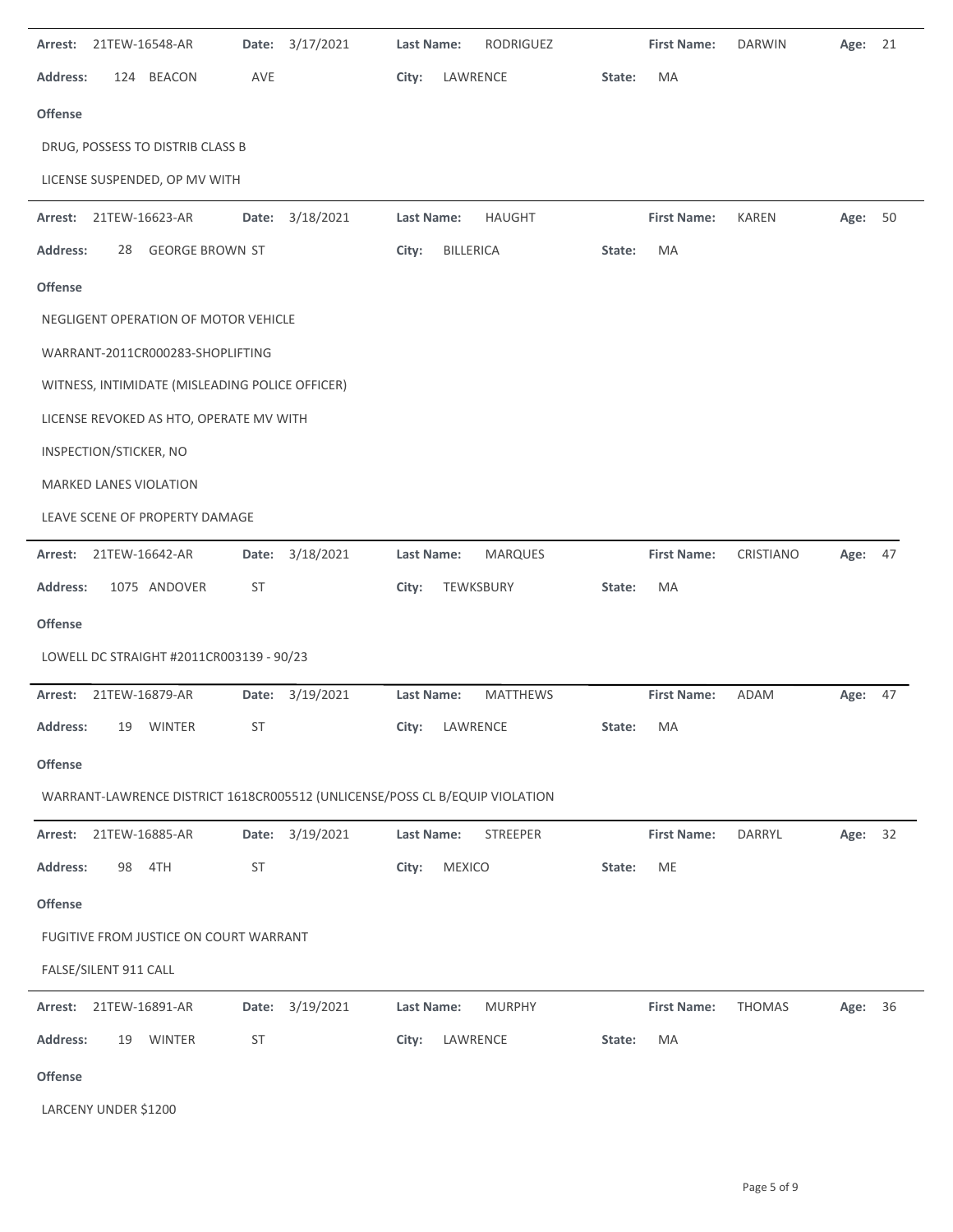| Arrest:              |                       | 21TEW-16928-AR                                | Date:     | 3/19/2021                                                    | Last Name: |             | <b>BARCHARD</b> |        | <b>First Name:</b> | CLAIRE           | Age:    | 52 |
|----------------------|-----------------------|-----------------------------------------------|-----------|--------------------------------------------------------------|------------|-------------|-----------------|--------|--------------------|------------------|---------|----|
| <b>Address:</b>      | 61                    | <b>BERKLEY</b>                                |           |                                                              | City:      | N BILLERICA |                 | State: | MA                 |                  |         |    |
| Offense              |                       |                                               |           |                                                              |            |             |                 |        |                    |                  |         |    |
|                      |                       | DRUG, POSSESS CLASS A, SUBSQ.OFF.             |           |                                                              |            |             |                 |        |                    |                  |         |    |
|                      |                       | DRUG, POSSESS CLASS B, SUBSQ.OFF.             |           |                                                              |            |             |                 |        |                    |                  |         |    |
|                      |                       | Arrest: 21TEW-16934-AR                        |           | Date: 3/19/2021                                              | Last Name: |             | <b>DESOUZA</b>  |        | <b>First Name:</b> | <b>GUILHERME</b> | Age: 22 |    |
| <b>Address:</b>      | 4                     | <b>BUTTERFIELD</b>                            | ST        |                                                              | City:      | LOWELL      |                 | State: | MA                 |                  |         |    |
| Offense              |                       |                                               |           |                                                              |            |             |                 |        |                    |                  |         |    |
|                      | STOP FOR POLICE, FAIL |                                               |           |                                                              |            |             |                 |        |                    |                  |         |    |
|                      |                       | SPEEDING RATE OF SPEED EXCEEDING POSTED LIMIT |           |                                                              |            |             |                 |        |                    |                  |         |    |
|                      |                       | <b>OPERATING TO ENDANGER</b>                  |           |                                                              |            |             |                 |        |                    |                  |         |    |
|                      |                       | LICENSE SUSPENDED, OP MV WITH                 |           |                                                              |            |             |                 |        |                    |                  |         |    |
|                      | STOP/YIELD, FAIL TO   |                                               |           |                                                              |            |             |                 |        |                    |                  |         |    |
| Arrest:              |                       | 21TEW-17120-A-AR                              | Date:     | 3/20/2021                                                    | Last Name: |             | <b>BOUTELL</b>  |        | <b>First Name:</b> | DANIEL           | Age: 63 |    |
| <b>Address:</b>      |                       | 233 APPLETON                                  | <b>ST</b> |                                                              | City:      | LOWELL      |                 | State: | MA                 |                  |         |    |
| Offense              |                       |                                               |           |                                                              |            |             |                 |        |                    |                  |         |    |
|                      |                       |                                               |           | WARRANT LOWELL DISTRICT 1811CR000494 OUI LIQUOR 2ND OFFENSE  |            |             |                 |        |                    |                  |         |    |
| Arrest:              |                       | 21TEW-17120-AR                                |           | Date: 3/20/2021                                              | Last Name: |             | CARNEY          |        | <b>First Name:</b> | TIFFANY          | Age: 27 |    |
| <b>Address:</b>      |                       | 18 UPHAM                                      | <b>ST</b> |                                                              | City:      | LOWELL      |                 | State: | MA                 |                  |         |    |
| Offense              |                       |                                               |           |                                                              |            |             |                 |        |                    |                  |         |    |
|                      |                       |                                               |           | WARRANT: LAWRENCE DISTRICT DOCKET: 1918CR001170 POSS CLASS A |            |             |                 |        |                    |                  |         |    |
|                      |                       |                                               |           | WARRANT AYER DISTRICT: DOCKET 1948CR000861 POSS CLASS A      |            |             |                 |        |                    |                  |         |    |
|                      |                       | Arrest: 21TEW-17429-A-AR                      |           | Date: 3/22/2021                                              | Last Name: |             | EASTMAN         |        | <b>First Name:</b> | RAMONA           | Age:    | 18 |
| <b>Address:</b>      |                       | 1037 NORTH                                    | <b>ST</b> |                                                              | City:      | TEWKSBURY   |                 | State: | MA                 |                  |         |    |
| Offense              |                       |                                               |           |                                                              |            |             |                 |        |                    |                  |         |    |
|                      | A&B ON POLICE OFFICER |                                               |           |                                                              |            |             |                 |        |                    |                  |         |    |
| <b>RESIST ARREST</b> |                       |                                               |           |                                                              |            |             |                 |        |                    |                  |         |    |
| Arrest:              |                       | 21TEW-17429-AR                                |           | Date: 3/22/2021                                              | Last Name: |             | <b>BUSSEY</b>   |        | <b>First Name:</b> | <b>PATRICK</b>   | Age: 22 |    |
| <b>Address:</b>      |                       | 1037 NORTH                                    | <b>ST</b> |                                                              | City:      | TEWKSBURY   |                 | State: | MA                 |                  |         |    |
|                      |                       |                                               |           |                                                              |            |             |                 |        |                    |                  |         |    |
| Offense              |                       |                                               |           |                                                              |            |             |                 |        |                    |                  |         |    |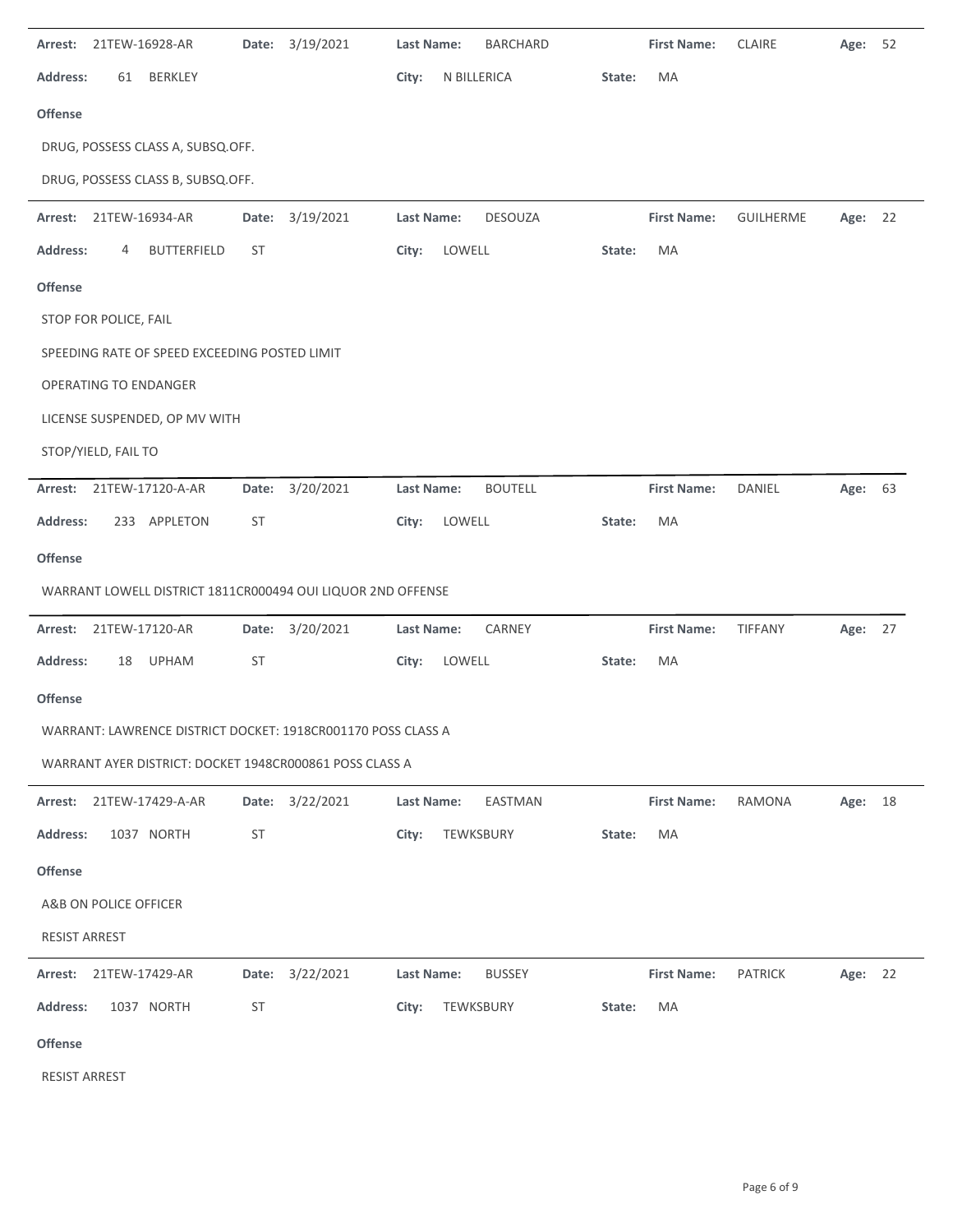| 21TEW-17713-AR                                                 | 3/23/2021<br>Date: | <b>Last Name:</b><br><b>SMITH</b> | <b>First Name:</b> | <b>KRISTINA</b> | Age:    | 25   |
|----------------------------------------------------------------|--------------------|-----------------------------------|--------------------|-----------------|---------|------|
| <b>Address:</b><br>HALLEY<br>58                                | <b>RD</b>          | City:<br>LOWELL                   | MA<br>State:       |                 |         |      |
| <b>Offense</b>                                                 |                    |                                   |                    |                 |         |      |
| WARRANT-2048CR000628 LICENSE SUSPENDED                         |                    |                                   |                    |                 |         |      |
| Arrest: 21TEW-17714-AR                                         | Date: 3/23/2021    | <b>DOHERTY</b><br>Last Name:      | <b>First Name:</b> | ROBERT          | Age: 32 |      |
| <b>Address:</b><br>CAMPAW<br>16                                | ST                 | LOWELL<br>City:                   | MA<br>State:       |                 |         |      |
| <b>Offense</b>                                                 |                    |                                   |                    |                 |         |      |
| WARRANT 1111CR004372 DRUG POSSESS CLASS B                      |                    |                                   |                    |                 |         |      |
| WARRANT: 1111CR002053 DRUG POSSESS CLASS B                     |                    |                                   |                    |                 |         |      |
| Arrest:<br>21TEW-17959-AR                                      | Date: 3/24/2021    | Last Name:<br><b>MCMAHON</b>      | <b>First Name:</b> | DEREK           | Age: 41 |      |
| <b>Address:</b><br>26 HANCOCK<br>18                            | ST                 | <b>GLOUCESTER</b><br>City:        | MA<br>State:       |                 |         |      |
| <b>Offense</b>                                                 |                    |                                   |                    |                 |         |      |
| WARRANT-0818CR005891 - BURN PERSONALTY                         |                    |                                   |                    |                 |         |      |
| WARRANT-0822CR002600 - UNLICENSED OP OF MV                     |                    |                                   |                    |                 |         |      |
| WARRANT-0838CR002427 - DRUG POSSESSION, CLASS D                |                    |                                   |                    |                 |         |      |
| WARRANT-0918CR005396 - BURN MV TO DEFRAUD INS                  |                    |                                   |                    |                 |         |      |
| 21TEW-17963-AR<br>Arrest:                                      | Date: 3/24/2021    | Last Name:<br>JAMES               | <b>First Name:</b> | <b>BENJAMIN</b> | Age: 46 |      |
| <b>Address:</b><br>KENNETH<br>26                               | LN                 | TEWKSBURY<br>City:                | State:<br>MA       |                 |         |      |
|                                                                |                    |                                   |                    |                 |         |      |
| <b>Offense</b>                                                 |                    |                                   |                    |                 |         |      |
| WARRANT: LOWELL DISTRICT: 2111CR000638 OP MV LICENSE SUSPENDED |                    |                                   |                    |                 |         |      |
| WARRANT: WALTHAM DISTRICT: 1751CR000302 UNINSURED MV           |                    |                                   |                    |                 |         |      |
| 21TEW-18224-AR<br>Arrest:                                      | Date: 3/25/2021    | ADAMS<br>Last Name:               | <b>First Name:</b> | KELLY           | Age:    | 54   |
| <b>Address:</b><br>219 SHORELINE                               | DR                 | City:<br>TEWKSBURY                | State:<br>MA       |                 |         |      |
| Offense                                                        |                    |                                   |                    |                 |         |      |
| ASSAULT W/DANGEROUS WEAPON; TO WIT WINE BOTTLE                 |                    |                                   |                    |                 |         |      |
| A&B WITH DANGEROUS WEAPON; TO WIT LIT CIGARETTE                |                    |                                   |                    |                 |         |      |
| A&B ON POLICE OFFICER                                          |                    |                                   |                    |                 |         |      |
| 21TEW-18530-AR<br>Arrest:                                      | Date: 3/27/2021    | ORTIZ<br>Last Name:               | <b>First Name:</b> | <b>ALEXIE</b>   | Age:    | - 19 |
| 29 ASH<br><b>Address:</b>                                      | ST                 | LOWELL<br>City:                   | MA<br>State:       |                 |         |      |
| <b>Offense</b>                                                 |                    |                                   |                    |                 |         |      |
| WARRANT-2111CR000631 - CARRY LOADED FIREARM W/O LICENSE        |                    |                                   |                    |                 |         |      |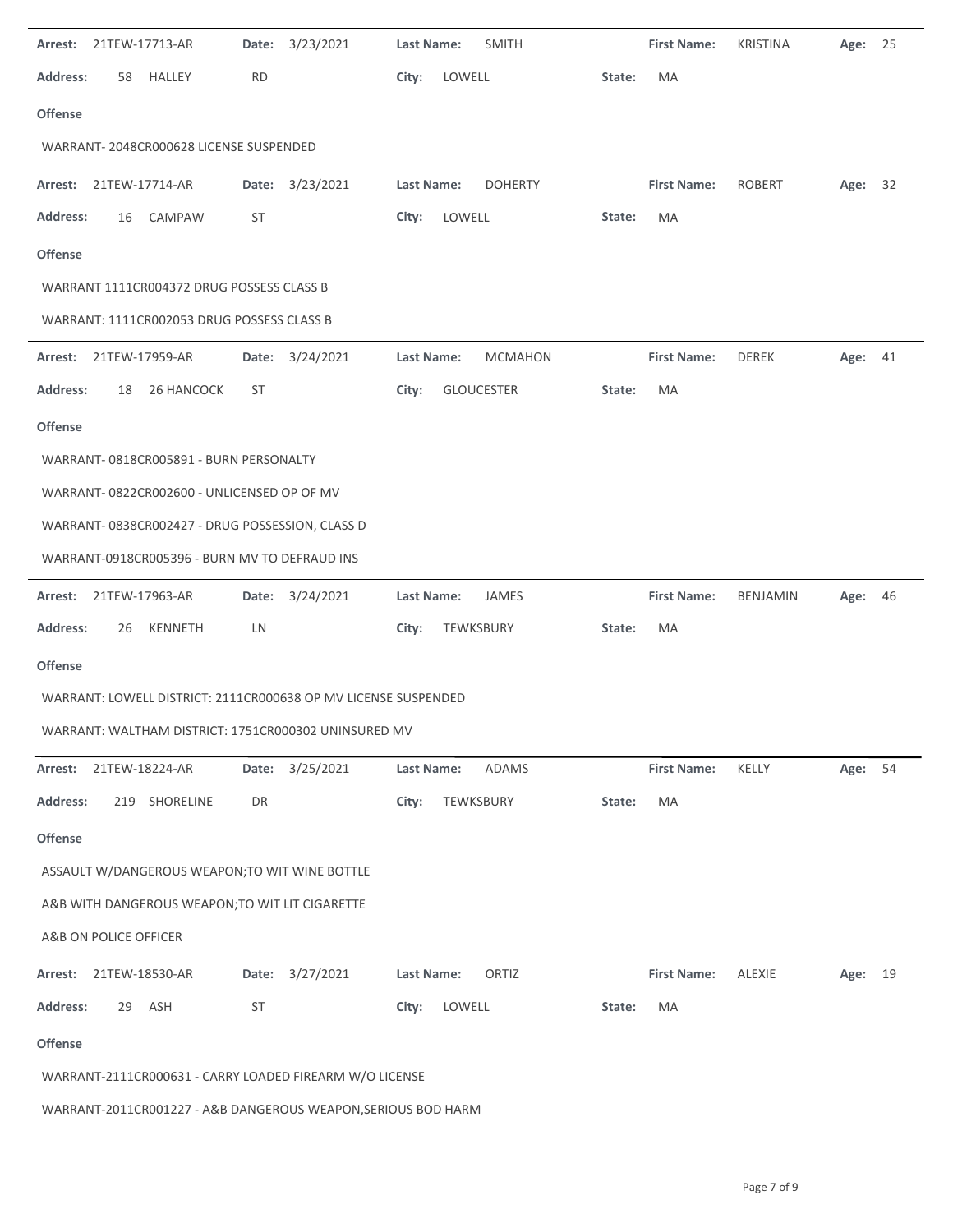| Arrest:           | 21TEW-18564-AR            |                                      | Date:     | 3/27/2021                                              | Last Name:        |          | MAKSOU             |        | <b>First Name:</b> | <b>NICHOLAS</b> | Age:    | 38 |
|-------------------|---------------------------|--------------------------------------|-----------|--------------------------------------------------------|-------------------|----------|--------------------|--------|--------------------|-----------------|---------|----|
| <b>Address:</b>   | 32                        | LAWRENCE                             | <b>ST</b> |                                                        | City:             | LAWRENCE |                    | State: | MA                 |                 |         |    |
| Offense           |                           |                                      |           |                                                        |                   |          |                    |        |                    |                 |         |    |
|                   |                           | DRUG, POSSESS CLASS E; XANAX         |           |                                                        |                   |          |                    |        |                    |                 |         |    |
|                   |                           | DRUG, POSSESS CLASS B; COCAINE       |           |                                                        |                   |          |                    |        |                    |                 |         |    |
|                   |                           | LICENSE SUSPENDED, OP MV WITH        |           |                                                        |                   |          |                    |        |                    |                 |         |    |
| <b>OUI--DRUGS</b> |                           |                                      |           |                                                        |                   |          |                    |        |                    |                 |         |    |
| Arrest:           |                           | 21TEW-18675-AR                       | Date:     | 3/27/2021                                              | Last Name:        |          | SALIH              |        | <b>First Name:</b> | <b>EVAN</b>     | Age: 29 |    |
| Address:          | 2                         | DANE                                 | ST        |                                                        | City:             | LOWELL   |                    | State: | MA                 |                 |         |    |
| Offense           |                           |                                      |           |                                                        |                   |          |                    |        |                    |                 |         |    |
| A&B               |                           |                                      |           |                                                        |                   |          |                    |        |                    |                 |         |    |
| A&B               |                           |                                      |           |                                                        |                   |          |                    |        |                    |                 |         |    |
|                   |                           | VANDALIZE PROPERTY c266 §126A        |           |                                                        |                   |          |                    |        |                    |                 |         |    |
| Arrest:           |                           | 21TEW-19104-A-AR                     |           | Date: 3/29/2021                                        | <b>Last Name:</b> |          | <b>DOOLEY</b>      |        | <b>First Name:</b> | <b>PATRICK</b>  | Age: 35 |    |
| <b>Address:</b>   | 75                        | STONERIDGE                           | RD        |                                                        | City:             |          | <b>NEW IPSWICH</b> | State: | <b>NH</b>          |                 |         |    |
| <b>Offense</b>    |                           |                                      |           |                                                        |                   |          |                    |        |                    |                 |         |    |
|                   | DRUG, POSSESS CLASS A     |                                      |           |                                                        |                   |          |                    |        |                    |                 |         |    |
| Arrest:           | 21TEW-19104-AR            |                                      |           | Date: 3/29/2021                                        | Last Name:        |          | TEJADA-POLANCO     |        | <b>First Name:</b> | ROBERTO         | Age: 39 |    |
| <b>Address:</b>   | 49                        | <b>EUTAW</b>                         | <b>ST</b> |                                                        | City:             | LAWRENCE |                    | State: | MA                 |                 |         |    |
| <b>Offense</b>    |                           |                                      |           |                                                        |                   |          |                    |        |                    |                 |         |    |
|                   |                           | DRUG, DISTRIBUTE CLASS A             |           |                                                        |                   |          |                    |        |                    |                 |         |    |
|                   | Arrest: 21TEW-19125-AR    |                                      |           | Date: 3/29/2021                                        | Last Name:        |          | GYS                |        | <b>First Name:</b> | <b>JORDAN</b>   | Age:    | 30 |
| <b>Address:</b>   | 10                        | WEDGEMERE                            | DR        |                                                        | City:             | LOWELL   |                    | State: | MA                 |                 |         |    |
| Offense           |                           |                                      |           |                                                        |                   |          |                    |        |                    |                 |         |    |
|                   | <b>OUI-LIQUOR OR .08%</b> |                                      |           |                                                        |                   |          |                    |        |                    |                 |         |    |
|                   |                           | NEGLIGENT OPERATION OF MOTOR VEHICLE |           |                                                        |                   |          |                    |        |                    |                 |         |    |
|                   |                           | <b>MARKED LANES VIOLATION</b>        |           |                                                        |                   |          |                    |        |                    |                 |         |    |
|                   | Arrest: 21TEW-19192-AR    |                                      |           | Date: 3/30/2021                                        | Last Name:        |          | <b>FLORES</b>      |        | <b>First Name:</b> | NICHOLAS        | Age: 31 |    |
| Address:          |                           | 1510 MAIN                            | <b>ST</b> |                                                        | City:             |          | LEOMINSTER         | State: | MA                 |                 |         |    |
| Offense           |                           |                                      |           |                                                        |                   |          |                    |        |                    |                 |         |    |
|                   |                           |                                      |           | WARRANT 2061CR000652 LEOMINSTER DIST RESIST ARREST     |                   |          |                    |        |                    |                 |         |    |
|                   |                           |                                      |           | WARRANT 2061CR000991 LEOMINSTER DIST FIREARM W/0 ID    |                   |          |                    |        |                    |                 |         |    |
|                   |                           |                                      |           | WARRANT 2061CR001354 LEOMINSTER DIST WITHHOLD EVIDENCE |                   |          |                    |        |                    |                 |         |    |